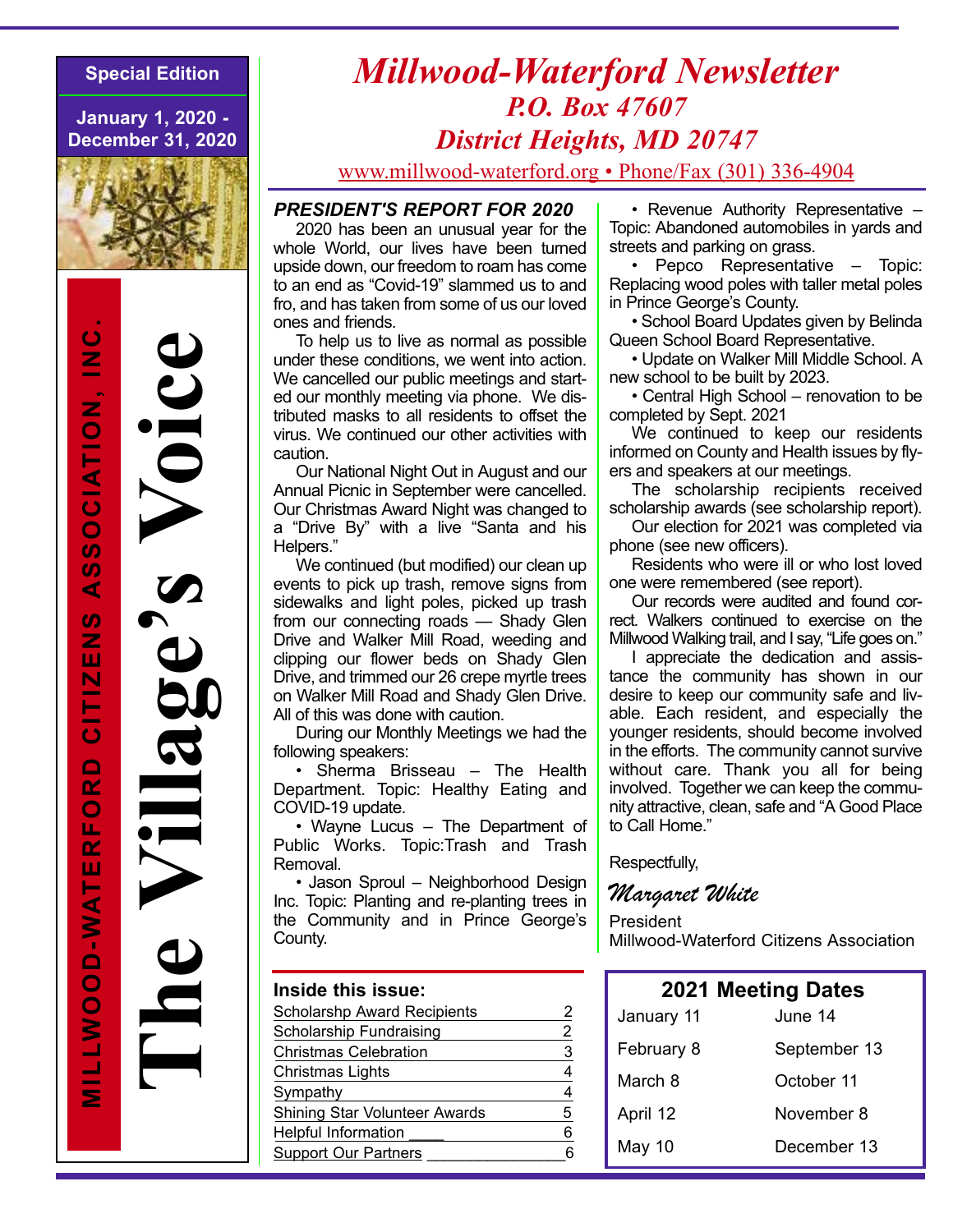# **2020 New Scholarship and Continuing Education Award Recipients**

On October 12, 2020, during our virtual regular meeting, the Millwood-Waterford Citizens Association, Inc. awarded one new scholarship to a 2020 high school graduate from Central High School who is also a resident of the Millwood-Waterford community. He is the first community recipient in many years. Five continuing education scholarships were awarded to the continuing education recipients. These students were previously awarded Millwood-Waterford scholarships and are allowed to reapply each year through their fourth year of college, as long as they meet the criteria and there has been no break in their college matriculation since their freshman year.

### **New Award Recipient:**

**Name College/University**

Kendall Hughes Griggs University of MD Eastern Shore

### **Continuing Education Award Recipients:**

| Name                | <b>College/University</b>                         |
|---------------------|---------------------------------------------------|
| Ashley Gray         | Virginia State University                         |
| Stephen Thompson    | <b>Hampton University</b>                         |
| Warren Pinkett      | <b>Stevenson University</b>                       |
| John M. Coffee, Jr. | <b>Salisbury State</b><br>University              |
| Kendall Joyner      | <b>Prince Georges</b><br><b>Community College</b> |

# **2020 Scholarship Fundraising**

In 2020, Fundraising and Entertainment Committee fundraising events and activities were halted by the Cornavirus pandemic. We are grateful to supporters of



the planned and paid for trip to the Site and Sound Theater in Pennsylvania to see "Queen Esther" who donated all or a part of their refunds totaling \$1,675 to the Scholarship Program. In addition, we are most appreciative to all residents who responded to our monthly appeal to support the Scholarship Program since we were not able to do any in-person

fundraising activities. We offer a bouquet of red roses to the following 2020 supporters. It is because of their support that we were able to award \$3,900.00 in scholarship awards in 2020.

Tax deductible donations will be needed 2021 in order to continue to award scholarships to deserving high school graduates and our continuing education students. Donations should be made payable to: MWCA, INC. and mailed to P.O. Box 47607, District Heights, MD 20747. Please write Scholarship Fund in the memo line of the check or money order.

#### **2020 SCHOLARSHIP DONORS:**

- Albertha Smith
- Eudora & Therman Plater
- Walter & Linda Redmond
- Ernest Collins
- Daniel & Eloise Bethea
- Roland & Valeria Wilson
- LueCrecie Gladney
- Dora Russell
- Janice Gaskins
- Marion Criddle
- Benita Nelson-Tutt
- Arnita Shelton
- Vincent & Espanola Turner
- Mary Henderson
- Reginald Russell
- Joann Birt
- Leslie J. Harris
- Daisy Stith
- Helen Harvey
- Bettie Hall
- Mary Ruffin
- Mary Watson
- Thelma Byrd
- Dorothy Mae Butler
- Deborah A. White
- Loubert Johnson
- Doris Hughes
- Cora O. Dixon
- Cassandra Williams
- Sidney & Sadie Hall
- Bettie McClure
- Deserie Curry•
- Gwendolyn McFadden
- Reginald & Dorothy Grier
- Gregory Cheseman
- Betty Dent
- Bettye Robertson
- Phyllis Dixon
- Sally Watkins
- Edna E. Simmons
- Margaret White
- Betty Watkins
- Linda Redmond
- Hellen Beard
- Olivio Green
- John Murphy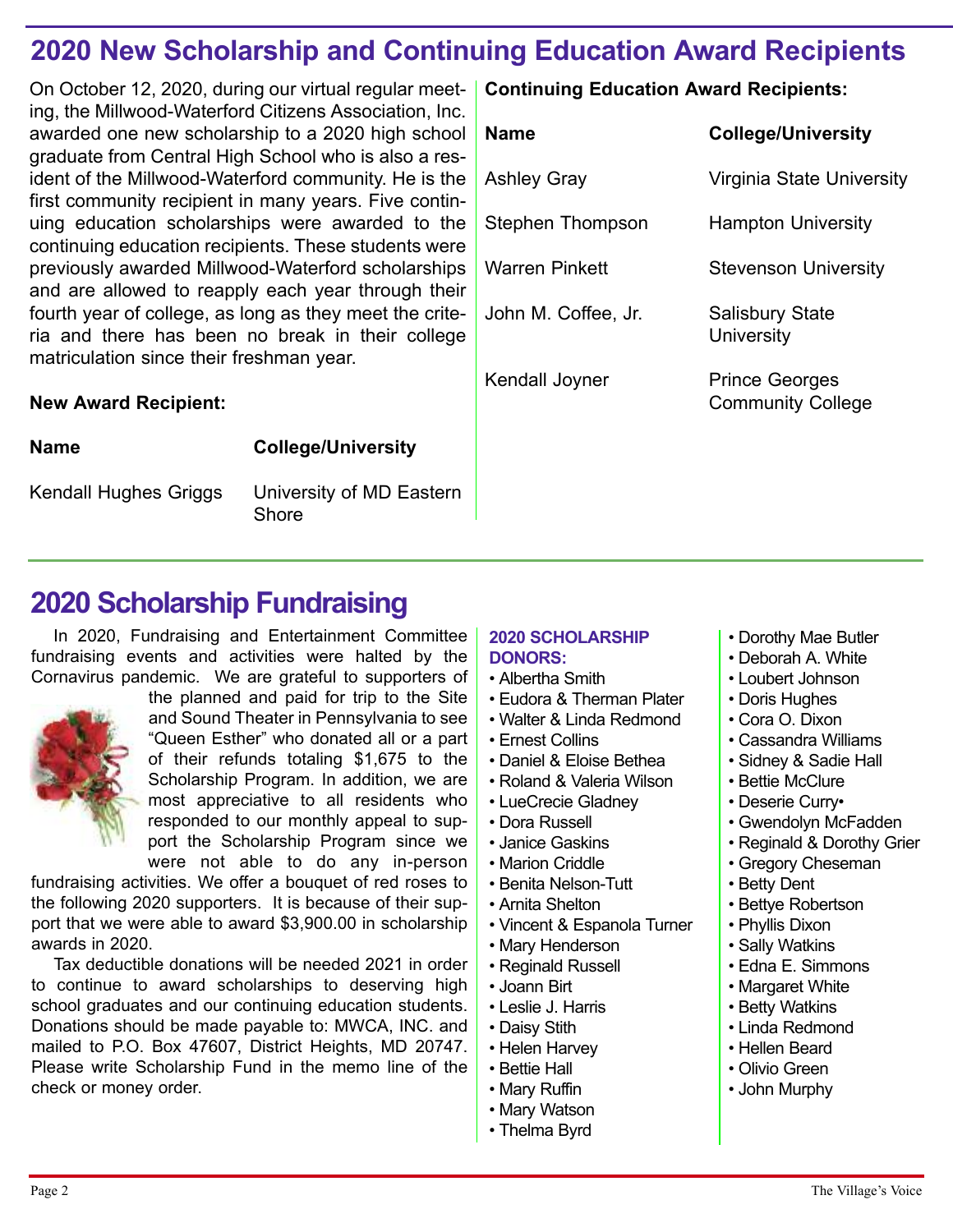# **Christmas Celebration Live**

Thanks to many components and friends we celebrated our "Christmas Award Event" in Living Color and masked.

Santa's sleighs all decked out with garland, holly and bells, and residents wearing masks, met in the parking lot of John Bayne school waiting to begin the snowy trail to receive gifts from Santa and his Helpers who were just coming from wonder, wonderland to bring gifts for all.

The trees on Walker Mill snowy trail were all decorated with Christmas garland, bells and holly,

What a beautiful sight.

At last! At the stroke of 1 pm on Saturday, December 19, 2020, thanks to Captain Chad Schmich of District 8





Police Department, his "two men in blue," escorted the parade down Walker Mill Road with traffic stopped, lights flashing, horns blowing, folks waving and shouting out "Merry Christmas" as they drove by to receive gifts from Santa and his Helpers. More than 89 gifts were given to the caravan of masked men, women and children by Santa and his Helpers.

Awards were given to the seven "Shining Star Volunteers" of 2020 for their unselfish service to the community.

A good time was had by all in "Such a Time as This."











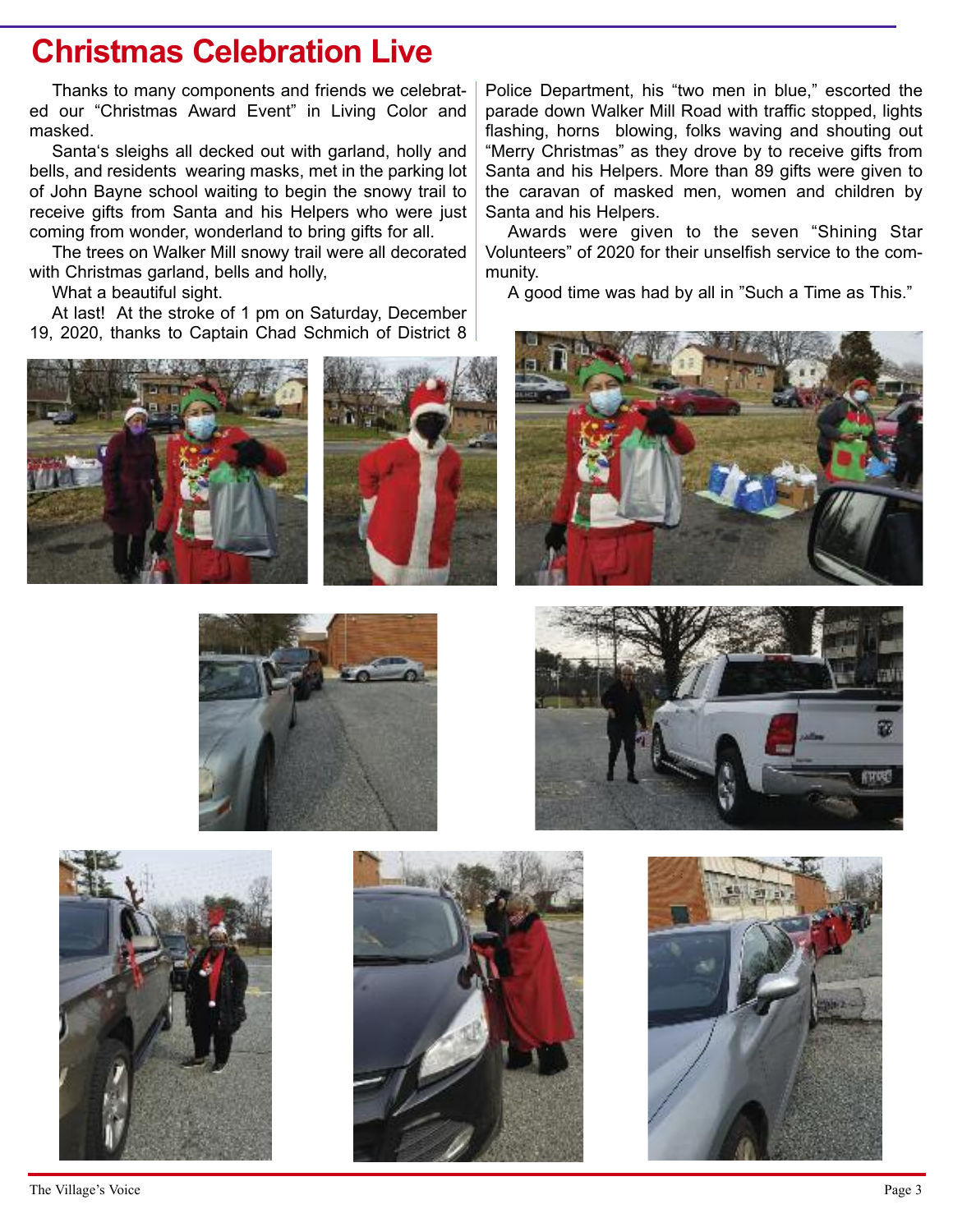# **Christmas Lights Display at Watkins Regional Park**

Some residents from the Millwood-Waterford community took time to enjoy the annual magnificent Christmas lights display at Watkins Regional Park in December 2020. If you have not had an opportunity to enjoy this most beautiful display, you are missing a treat. It seems that MNCPP-Parks and Recreation out did themselves again this year. Yes, it gets better and better each year. While the photos below do not give justice to the beautiful lights

and animation in the Park, you can at least get an idea of what you may have missed. It is a wonderful drive through opportunity for all ages. The display starts the Friday after Thanksgiving and continues through the end of the year. You do not want to miss the 2021 Christmas lights at Watkins Regional Park.







### **SYMPATHY**

We send our deepest condolences to those who lost family members in 2020. You remain in our thoughts and prayers.

| Marion CriddleSister-in-law & sister |  |
|--------------------------------------|--|
|                                      |  |
|                                      |  |
|                                      |  |
|                                      |  |

| Freddie DawkinsDaughter-in-law |  |
|--------------------------------|--|
|                                |  |
|                                |  |



### **Get Well Wishes**

The Millwood-Waterford Citizens Association sends it warmest get well wishes to neighbors who are sick and shut in. We hope you feel better as each day goes by and wish continued blessings to all.

### MILLWOOD-WATERFORD CITIZENS ASSOCIATION, INC., P.O. BOX 47607, DISTRICT HEIGHTS, MD 20747

### **REQUEST FOR SUPPORT OF THE SCHOLARSHIP FUND**

The Millwood-Waterford Citizens Association, Inc. (MWCA) is a 501 (c) (3) nonprofit organization. Your contribution to the scholarship fund is fully tax-deductible as allowed under IRS rules. We would greatly appreciate your financial support to help the youth of Prince George's County pursue their dream of a college or vocational education. Our youngsters are our future leaders. We believe that an education beyond high school is the key to their success. You can be a part of their success by contributing to the Millwood-Waterford Scholarship Fund. Please make your check or money order payable to MWCA, Inc. In the memo line, write Scholarship Fund. Mail to Millwood-Waterford Citizens Association, Inc., P.O. Box 47607, District Heights, MD 20747.

Enclosed is my contribution of \$\_\_\_\_\_\_\_\_\_\_\_\_\_\_\_\_\_\_\_\_\_\_\_\_\_\_\_\_ NAME:\_\_\_\_\_\_\_\_\_\_\_\_\_\_\_\_\_\_\_\_\_\_\_\_\_\_\_\_\_\_\_\_\_\_\_\_\_ ADDRESS: \_\_\_\_\_\_\_\_\_\_\_\_\_\_\_\_\_\_\_\_\_\_\_\_\_\_\_\_\_\_\_\_\_\_\_\_\_\_\_\_\_\_\_\_\_

 $\_$  , and the set of the set of the set of the set of the set of the set of the set of the set of the set of the set of the set of the set of the set of the set of the set of the set of the set of the set of the set of th

PHONE:

*THANKS VERY MUCH FOR YOUR SUPPORT.*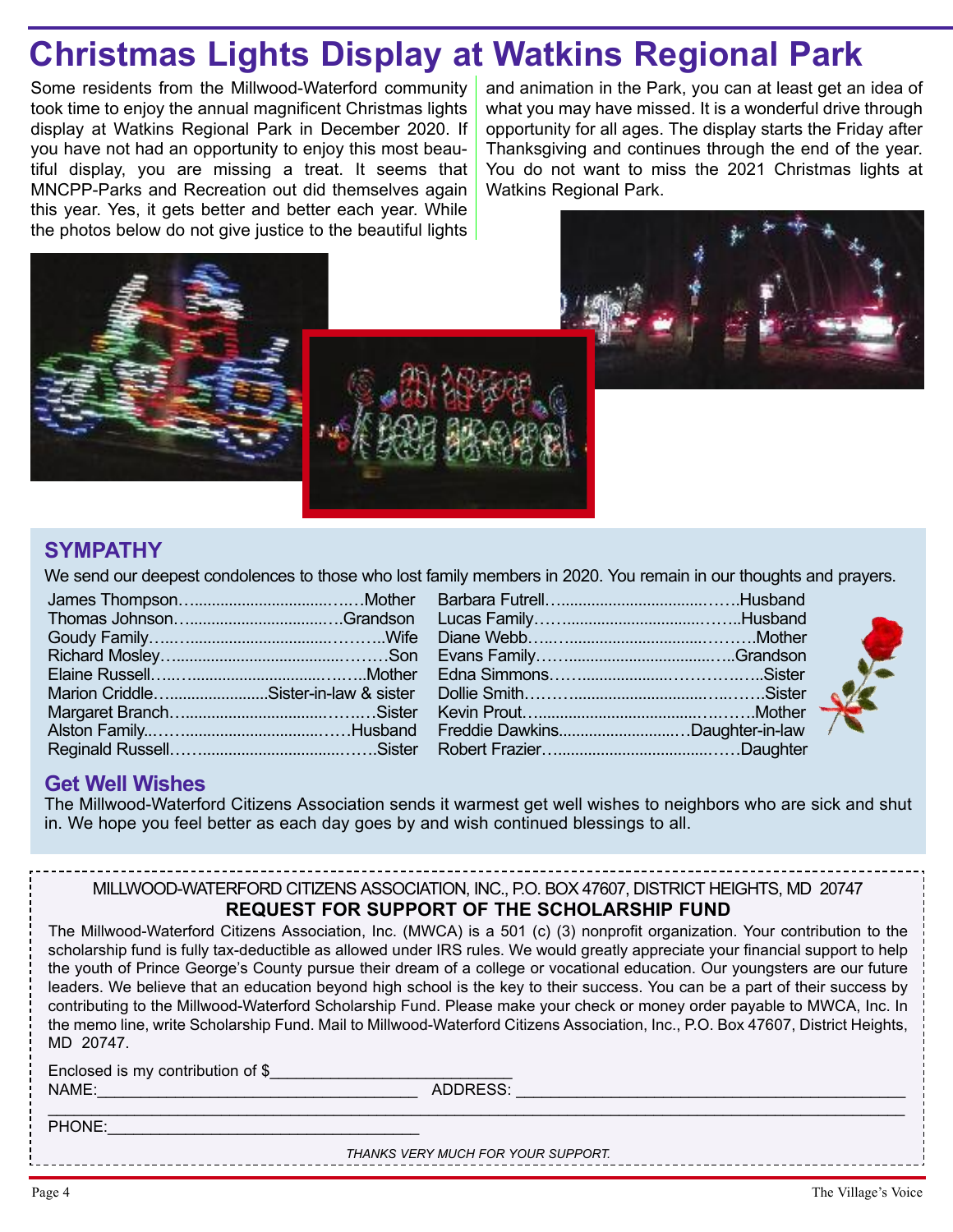# **Shining Star Volunteer Awards for 2020**

The Volunteer Award Event for 2020 was held via phone. These "Shining Star



Volunteers" were recognized for their willingness to assist in our events and projects at a moment's notice throughout the year.

Many thanks to our Area Manager, Anika O'Niel from Parks and Recreation for the award gifts.

Congratulations to:

| • Deserie Curry  | <b>Gift Card</b> |
|------------------|------------------|
| • Mary Henderson | <b>Gift Card</b> |
| • Anita Shelton  | <b>Gift Card</b> |
| • Karen Queen    | <b>Gift Card</b> |
| • Helen Beard    | Crockpot         |

- 
- Anita Wise Crockpot
- Bobby Gladney Crockpot

# **MEMBERSHIP DUES \$\$**

#### **Membership Dues for 2021 are due now!!!**

Please pay dues with a check either to your Block Captain or mail them to the Post Office Box. Remember our dues help pay for our P.O. Box rental, printing, paper, ink cartridges and stamps. Your dues COUNT and are important to the Association's operation. Please continue to do your part by paying your dues of only \$10.00 per year, per household.

### **Citizens Association Officers and Committee Chairs**

#### **2021 Officers**

| Margaret White    | President             |
|-------------------|-----------------------|
| Valeria Wilson    | <b>Vice President</b> |
| Ruth Moore        | Secretary             |
| LueCrecie Gladney | <b>Treasurer</b>      |
| James Wise, Sr.   | Asst. Treasurer       |

#### **2021 Committee Chairs**

Valeria Wilson – Fundraising Hellen Beard – Scholarship Chair Valeria Wilson – Newsletter Editor Karen Queen – Special Events (Picnic, etc) Felecia Atcherson – Hospitality Hellen Beard – Block Captains

## **KEEP IN TOUCH – COMMUNICATE**

Thanks to the faithful Block Captains and other volunteers who assisted them during 2020. Some Block Captains have been volunteers for over 10 years and also hold other positions. The Block Captains are the life line of the community: informing residents of new or changes in the County regulations for residential communities. They remind residents of county regulations on abandon vehicles, excessive trash in yard; large items left in yard or in street. Also, they distributed masks to residents early during the pandemic.

# **Get to Know Your Block Captains ...**

| <b>IF YOU LIVE HERE</b>                                        | YOUR BLOCK CAPTAIN                              | <b>PHONE</b>     |
|----------------------------------------------------------------|-------------------------------------------------|------------------|
| Ashdale Road, Ashdale<br>Court, Longleaf                       | Charles & Rosa Harley                           | $(301)$ 350-3981 |
| Sitka Lane                                                     | Thomas Johnson                                  | (301) 336-9096   |
| <b>Applewood Street</b>                                        | Vacant                                          |                  |
| Logwood Road                                                   | <b>Purnell Hudson</b>                           | (301) 808-6012   |
| <b>Beechnut Road</b>                                           | Harold Whalen                                   | (301) 499-2502   |
| <b>Bethal Drive</b>                                            | Vacant                                          |                  |
| <b>Waterford Drive</b><br>$(1300 - 1316)$ and $(1400 - 1412)$  | Sonja Foggie<br>(Delivers flyers only)          | (301) 336-6574   |
| <b>Fanwood Court</b>                                           | Andorus Arrington                               | (301) 499-0252   |
| <b>Elderberry Place</b>                                        | Felicia Atcherson                               | (301) 336 0222   |
| Orange Tree Court                                              | LueCrecie Gladney                               | (301) 350-8172   |
| Iron Forge Road (1217-1406)                                    | Vacant                                          |                  |
| Millrace Road &<br><b>Millrace Court</b>                       | <b>Willie Smith</b>                             | (301) 336-1192   |
| <b>Millwright Street</b>                                       | Arnita Sheldon                                  | (202) 439-3771   |
| <b>Millwoof Drive</b>                                          | Vacant<br>Bettye Robertson (collects dues only) | $(301)$ 336-4653 |
| <b>Millwheel Street</b>                                        | John Murphy                                     | (301) 350-5073   |
| <b>Shady Glen Drive</b><br>$(1211 - 1405)$                     | <b>Hellen Beard</b><br>(Delivers flyers only)   | (240) 595-3844   |
| Shady Glen Drive<br>$(1407 - 1430)$                            | <b>Shirley Montague</b>                         | (301) 336-8161   |
| Shady Glen Drive & Court<br>(901-1005 and 7600-7603)           | Marilyn Brown                                   | (202) 704-4668   |
| Shady Glen Drive<br>$(500 - 604)$                              | Doris Hughes                                    | (301) 350-9659   |
| <b>Walker Mill Road</b>                                        | Vacant                                          |                  |
| <b>Waterford Drive</b><br>(1103 - 1116) and<br>$(1200 - 1216)$ | James & Arnita Wise                             | (301) 336-1291   |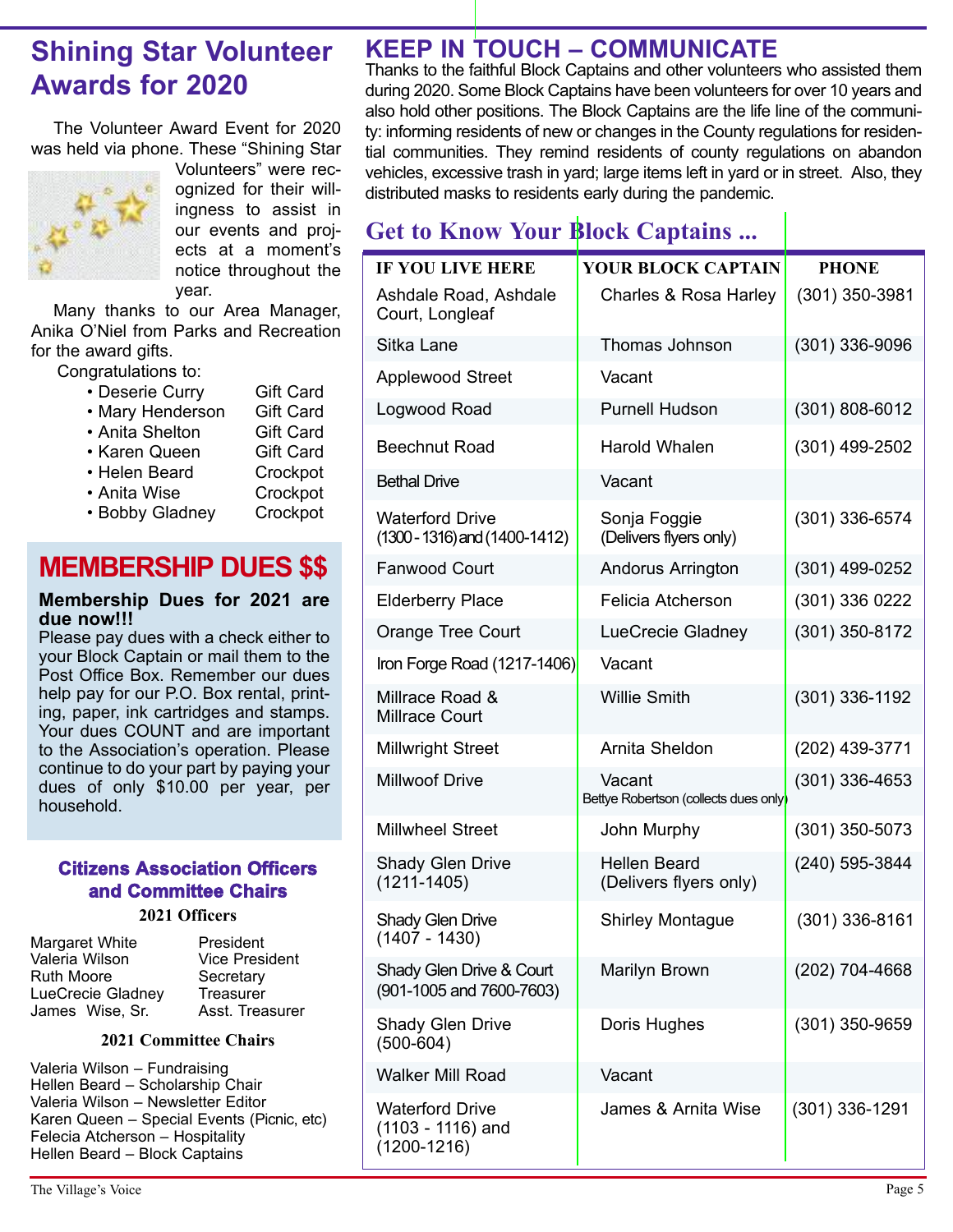## **Helpful Information from the Department of the Environment: Call 311 to Report These Issues**

#### **Please note the following hints and tips regarding preparing your Household Trash, Recycling, Yard Waste and Bulky Trash for pickup: General:**

- Collection is not considered missed until after 8 PM on your collection day. Please do not call before that time to report a miss.
- All items must be placed AT THE CURB before 6 AM on your collection day.
- Items must not be blocked by a vehicle in any way.
- Trash and Recycling Containers or Yard Waste may not exceed 60 pounds in weight.
- Recyclables or Yard Waste may not be mixed in with regular Household **Trash**

#### **Recycling:**

- Trash may not be placed in Recycling containers
- Non-Recyclables may not be placed in Recycling Containers (i.e. plastic bags and film)
- Containers must be clearly marked for Recycling if not a County issued recycling container.

#### **Yard Waste:**

- Yard Waste must be in paper bags NO PLASTIC.
- Yard Waste may be placed in a container marked "YARD WASTE" or "YARD TRIM"
- Branches must be no more than 4 feet long or 3 inches in diameter
- Branches must be bundled and tied. **Bulky Trash:**
- Additional items may not be added to the Bulky Pickup once the request has been scheduled.
- Household Trash, Recycling or Yard Waste may not be included in a Bulky pickup
- Improper Materials may not be included (ex. Glass/Mirrors, Auto Parts, Construction Materials, etc.)
- Infested items may not be included (bed bugs, rats, roaches, etc.)

### **IMPORTANT INFORMATION from Community Standard Committee (CSC) – VIOLATIONS**

Department of Enforcement (DOE) – County Inspectors drive through and inspect all communities. It's their job to inspect and issue violation notices directly to the homeowner(s). The MWCA sends violation notices and if no response, a copy of the violation notice is forwarded to the Department of Environmental Resources for action.

#### **HELP CLEAN YOUR NEIGHBOR-HOOD**

• Please help keep our community and streets clean of trash and signs. ESPECIALLY THE STREET WHERE YOU LIVE!!!

#### **REMINDER ABOUT YARD WASTE, RECYCLE, TRASH AND BULK TRASH**

### **Pick Up Schedule:**

**Mondays only** for yard waste! Put all Grass clippings in paper bags or old trash can … NO PLASTIC **BAGS** 

#### **PLEASE … Do not leave your loose grass clippings in the street! SWEEP them up and bag them up for pick up**

**Tuesdays only** for Recycle & Trash Place Recycle in County container and place trash in plastic bags and in appropriate trash can with a cover or the animals will make a mess that you need to clean up!

#### **Do you have BULKY TRASH items in your home that you need to get rid of?**

There are currently NO limits to the number of Bulky appointments citizens are allowed to schedule per year. Once an appointment is scheduled citizens (homeowners will have to wait at least 24 hours after items are collected to schedule another Bulky appointment.

# **Support Provided by Our Partners**

We express our since thanks to our community partners for their contributions and support. Thanks for keepings us informed by zoom, town hall meetings, mail, conference calls and e-mails of the many new and changed regulations. Our partnerships are still intact. Many new rules and changes were done in haste due to the Covid-19 virus, which caused the world to stand still and lives to change. The Millwood-Waterford Citizens Association continued to have its monthly meetings via phone

in order to stay engaged.

Some of our Partners remembered us with their services in the following ways.

• Senator Melony Griffith gave a generous monetary gift for face masks.

• Captain Chad Schmich, District VIII, provided Police Escort for our Christmas Drive By.

• Major S. Waddy, District III, and Staff gave Food Boxes for the community.

• The School Board Representa-

tive and Coffee Club Chair, Belinda Queen, prepared food trays for the community.

• Parks and Recreation – Area Manager, Anika O'Neil and Peggy Shaffer, gave the Awards and Christmas Gifts.

• For our meetings, we had representatives from our community partners, who spoke on the many changes during this period of isolation.

*continued on Page 7*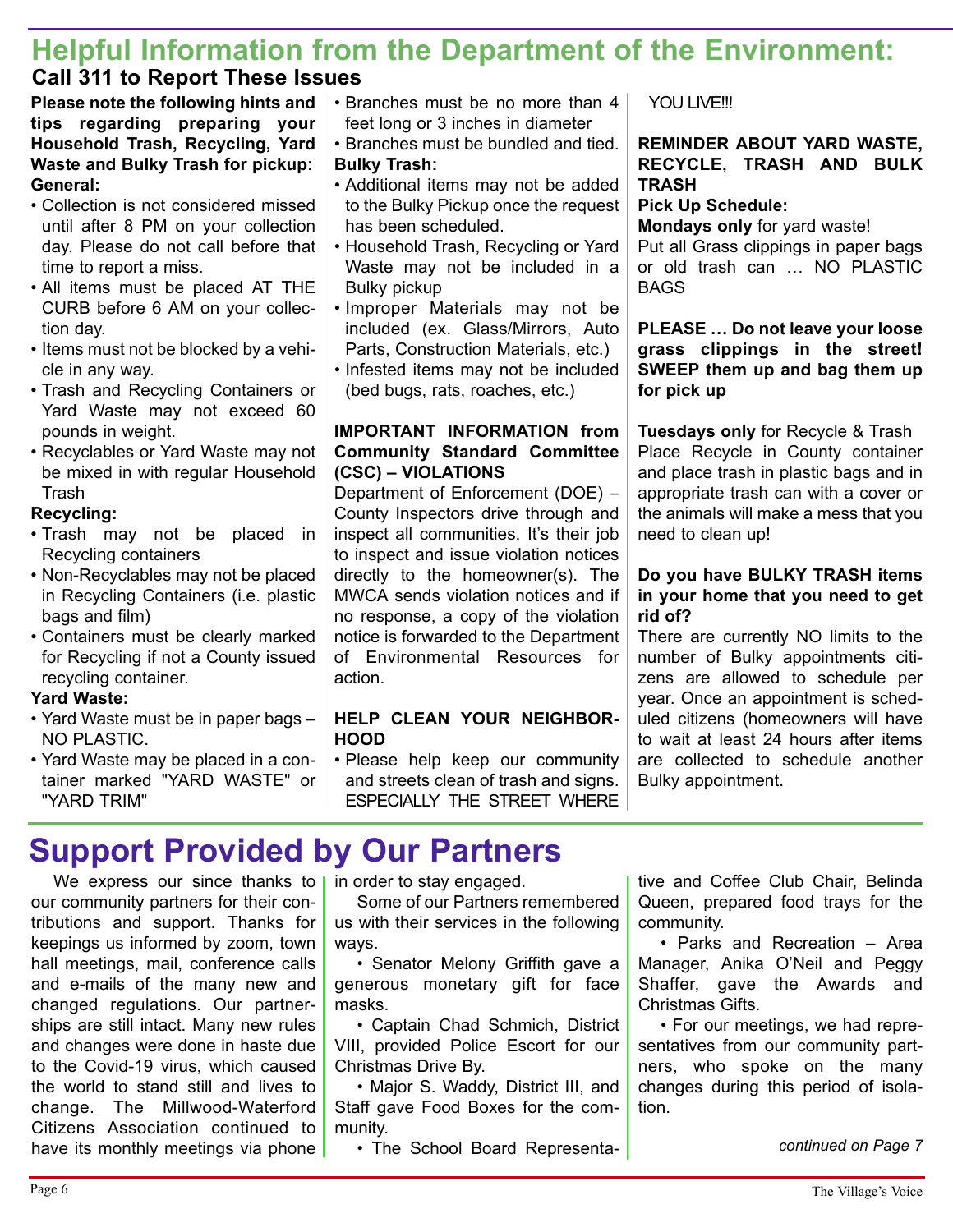#### *Support, continued from Page 6*

We also are thankful to the following partners and representatives who always support us at our meetings and events:

• Prince George's County Executive Angela Alsobrooks

- Councilman Derrick Leon Davis
- Delegate Derick E. Davis

#### • Delegate Darryl Barnes

- Delegate Nick Charles
- Park & Planning Ladonna Gill

• Dept. of Public Works and Transportation – Terry L. Bellamy and Wayne Lucas

• Dept. of Environment – Joseph P. Gill

• Department of Permits, Inspection & Enforcement – Melinda M. Bolling

• Coalition of Prince George's – John Richardson

• Other Civic Associations and Community Schools

We could not do what we do without the support of all of our community partners.

# **Gardening, A Form of Therapy During the Pandemic and Beyond**

*by Valeria Wilson*

Do you have space for a small vegetable garden? If not, no worries. I don't either, because I use that space for flower gardening which I enjoy. However, have you heard of container gardening? I don't mean for flowers, even though I do

both. I am talking about vegetable gardening in various kinds of containers. Gardening is so therapeutic and provides an outlet for movement, especially during the pandemic.

It is so easy. Pick your desired flower pot, wheelbarrow, or other containers. Put in your preferred potting soil, your desired plant or seeds, water, and then watch them grow. During growth, you may wish to feed your plants with organic food or other of your choice. It is really fun to watch your seeds become beautiful plants, and even better when you are able to pick a few vegetables, no matter how small an amount you pick. Below are some photos as the plants grew and the harvested vegetables from containers.



Green bell pepper on stalk Harvested bell peppers





Squash growning in wheelbarrow Harvested yellow squash and zucchini Cucumber growing on vine Harvested cucumbers











White potato plants Harvested white potatoes



String bean flowers will become beans Harvested string beans